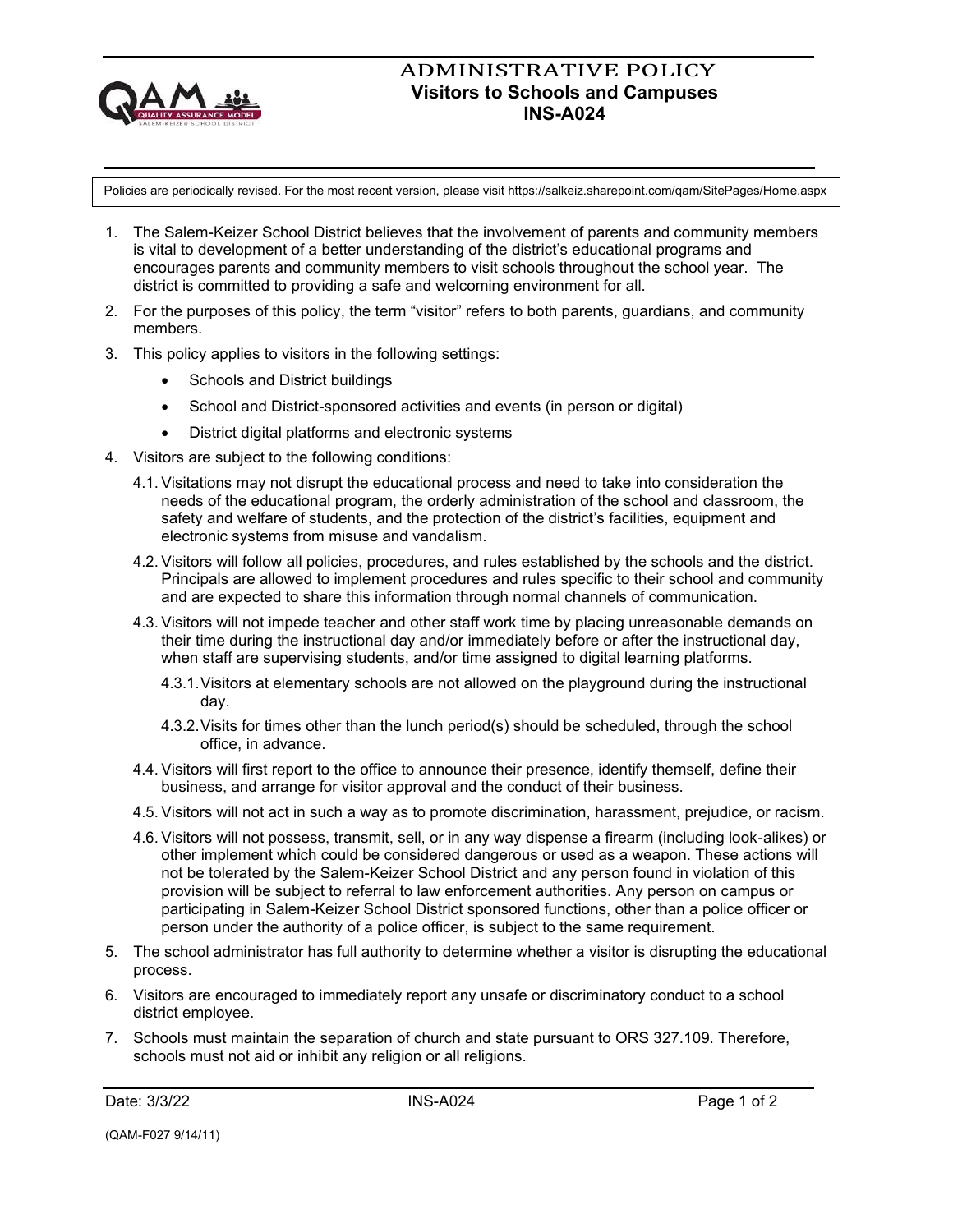

## ADMINISTRATIVE POLICY **Visitors to Schools and Campuses INS-A024**

- 7.1. Visitors whose purpose is to influence or solicit students shall be denied entry to the school during the instructional day.
- 7.2. Visitors may be allowed to be present for a lunch period during the instructional day at the request of a specific student.
- 7.3. Promotion or inhibition of religion in any form by such visitor is prohibited.
- 7.4. Invitations to meetings or events sponsored by any ministry, whether to members or nonmembers of the ministry or religious pursuit, are prohibited while the visitor is on school grounds during instructional hours. Lunchtime is part of the instructional day.
- 8. The principal or their designee may disallow the visitor, or request the visitor to leave, if they are behaving or has behaved in a manner which in the principal's or their designee's opinion might be harmful or disruptive to students or staff.
- 9. Loitering on school district property is prohibited. Loitering occurs when a person is in or near a school building or grounds without having any reason or relationship involving custody of or responsibility of any student, or, upon inquiry be a law enforcement official or school official, not having a specific, legitimate reason for being on District property.
- 10. A student who does not attend the specific school or who has been suspended or expelled from attending that school is committing the crime of trespass if they are on the school grounds without a specific, legitimate reason for being there.
- 11. A person commits the crime of criminal trespass if they enter or remain unlawfully in or upon premises after being asked to leave and a Notice of Criminal Trespass may be issued to said individual.
- 12. The district recognizes that maintaining an academic environment free from harmful, unlawful, harassing and/or disruptive behavior is essential to the safe operation of our schools. From time-totime individual's actions may create a challenge to this safe environment. In those instances, the district may issue a trespass notice which would serve to ban or exclude the individual from District property.
- 13. In most circumstances individuals will be warned when their behavior is disrupting the educational environment, though some actions can result in an immediate trespass.
- 14. Buildings may issue at their discretion a criminal trespass utilizing form SEC-F007. This trespass is for a period no longer than 30 days and may contain specific hours or days of trespass. In these instances, building or district level leadership may reduce the length of trespass at any time deemed necessary.
- 15. A district trespass must be written on Safety and Risk Management Services letter head, it must contain the effective date of the notice, a description of the event(s) resulting in the issuance of trespass, a clear notice of trespass, details on how to access educational services if needed and the trespass appeals process.
- 16. A district trespass may be appealed in writing to the Assistant Superintendent or Chief Operations Officer.
- 17. The request should explain why the district trespass notice should be revoked. The appeal must be mailed within five (5) calendar days of receipt of the district trespass notice. The Chief Operations Officer or Assistant Superintendent will review the appeal request, together with the original district trespass notice, and make a determination. The Chief Operations Officer or Assistant Superintendent will respond in writing to all the parties with his/her decision to uphold, modify, or rescind the trespass notice within 10 days of his/her decision.
- 18. Once a trespass has been issued or upheld it is active indefinitely, however the district trespass order may be appealed additionally 1 year from the date of service. (See sections 15. and 16.)